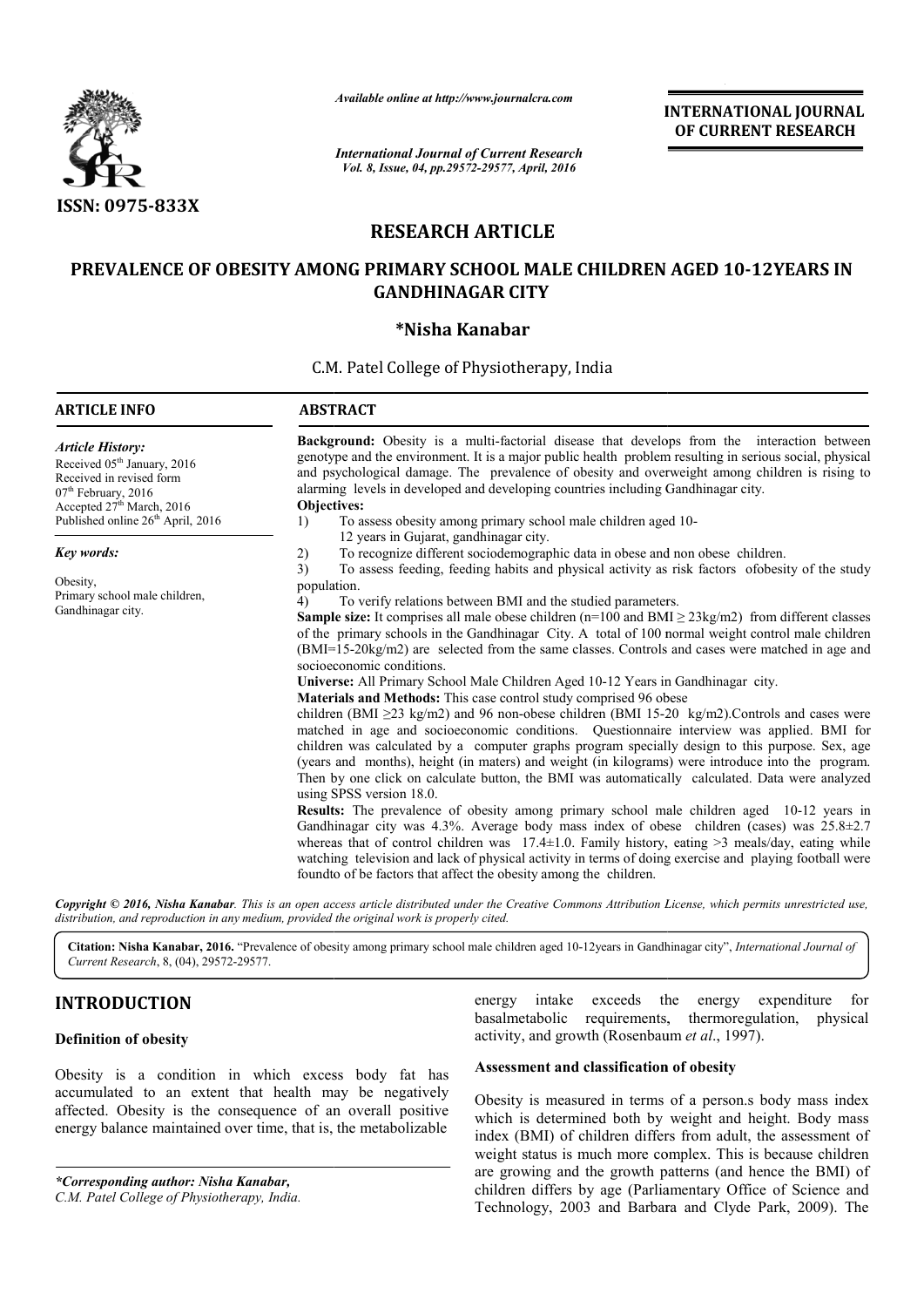pattern of growth is dependent upon the sex of the child since the growth pattern for boys is very different from the growth pattern for girls. For children, BMI is determined based on carefully measured height and weight and then graphs or growth charts are used to find each child's BMI percentile-forage by plotting the BMI value versus age on a growth chart for that child's sex. To use a BMI chart, you must know the birth date of the child, so that you can calculate the age of the child (in months) on the date that his or her height andweight were measured.the BMI graphs or growth charts were developed by Centers for Disease Control and Prevention (2000).

Accordingly, children BMI (BMI for age percentile, age 2-19 years) was classified as follows:

Underweight  $\leq 5^{th}$  percentile, healthy weight  $5^{th}$ to the  $85<sup>th</sup>$  percentile, overweight  $85<sup>th</sup>$  to the 95<sup>th</sup> percentile and obese  $\geq$ 95<sup>th</sup>percentile (Benjamin, 2010). In the present study children aged 10-12 years and the normal BMI was calculated at 15.0- 20.0 k/m2 whereas the BMI for obese children was calculated to be ≥23.0 k/m2.

## **Prevalence of obesity**

The prevalence of obesity has reached alarming levels, affecting virtually both developing and developed countries of all socio-economic groups, irrespective of age, sex or ethnicity. Concerning childhood obesity, the prevalence of overweight in Africa and Asia averaging well below 10% and in the Americas and Europe above 20% (Kosti and Panagiotakos, 2006).

## **MATERIALS AND METHODS**

#### **Study design**

The present study is a case control.

## **Study population**

The study population included the primary school male obese children (BMI≥23.0 kg/m2) in Gandhinagar City aged 10-12 years old. The controls were non-obese children with BMI 15- 20 kg/m2.

#### **Sample size**

It comprised all male obese children (n=96 and BMI  $\geq$ 23kg/m2) from different classes of the 13 primary schools in the Gandhinagar city. A total of 96 normal weight control male children (BMI=15-20kg/m2) were selected from the same classes. Controls and cases were matched in age and socioeconomic conditions.

## **Questionnaire**

A meeting interview was used for filling in the questionnaire for both cases and controls (Annex 1). All interviews were conducted face to face with children parents. During the survey the interviewer explained any of the questions that were not clear. Most questions were of one of two types: the yes/no

question, which offer a dichotomous choice; and the multiple choice questions, which offer several fixed alternatives (Backestrom and Hursh-Cesar, 1981). The questions were direct and brief and the validity of the questionnaire was tested by six specialists in the fields of epidemiology, public health, biochemistry and nutrition. The questionnaire included personal information, sociodemographic data (education and occupation of the children parents, family income/month and family history of obesity), feeding and feeding habits (breast feeding, drinking soft drink, eating sweets, eating indomy, number of meals/day and eating while watching television) and physical activity (doing exercise and playing football) and breast feeding and family health education. Pilot study was done prior to beginning real data collection to know the length and clarity of questionnaire and to evaluate the outcome. Twelve individuals were interviewed. At the end of the pilot study, a comprehensive revision to questionnaire was made and modified as necessary. The pilot subjects were not included in the study.

#### **Eligibility**

#### **Inclusion criteria**

#### **A. Case group**

Obese children (BMI  $\geq$  23kg/m2) aged 10-12 years old.

#### **B. Control group**

Normal weight children (BMI 15-20kg/m2) aged 10-12 years old.

#### **Exclusion criteria**

Apparently not healthy children were excluded

#### **Ethical consideration**

Parents of the children were given a full explanation about the purpose of the study assurance about the confidentiality of the information and that the participation was optional.

### **Body Mass Index (BMI)**

BMI was used for evaluation the obesity. To measure BMI, one begins by weighting the child in light clothes and without shoes. Height is measured without shoes. BMI for children was calculated by a computer graphs program specially design for this purpose.

The following parameters were introduce into this program: sex, age (years and months), height (in meters) and weight (in kilograms). Then by one click on calculate button, the BMI was automatically calculated. Body mass index: Normal=15.0- 20.0, Obese=≥23.0 kg/m2.

#### **Statistical analysis**

Data were analyzed using Statistical Package of Social Sciences (SPSS) system (version 18.0).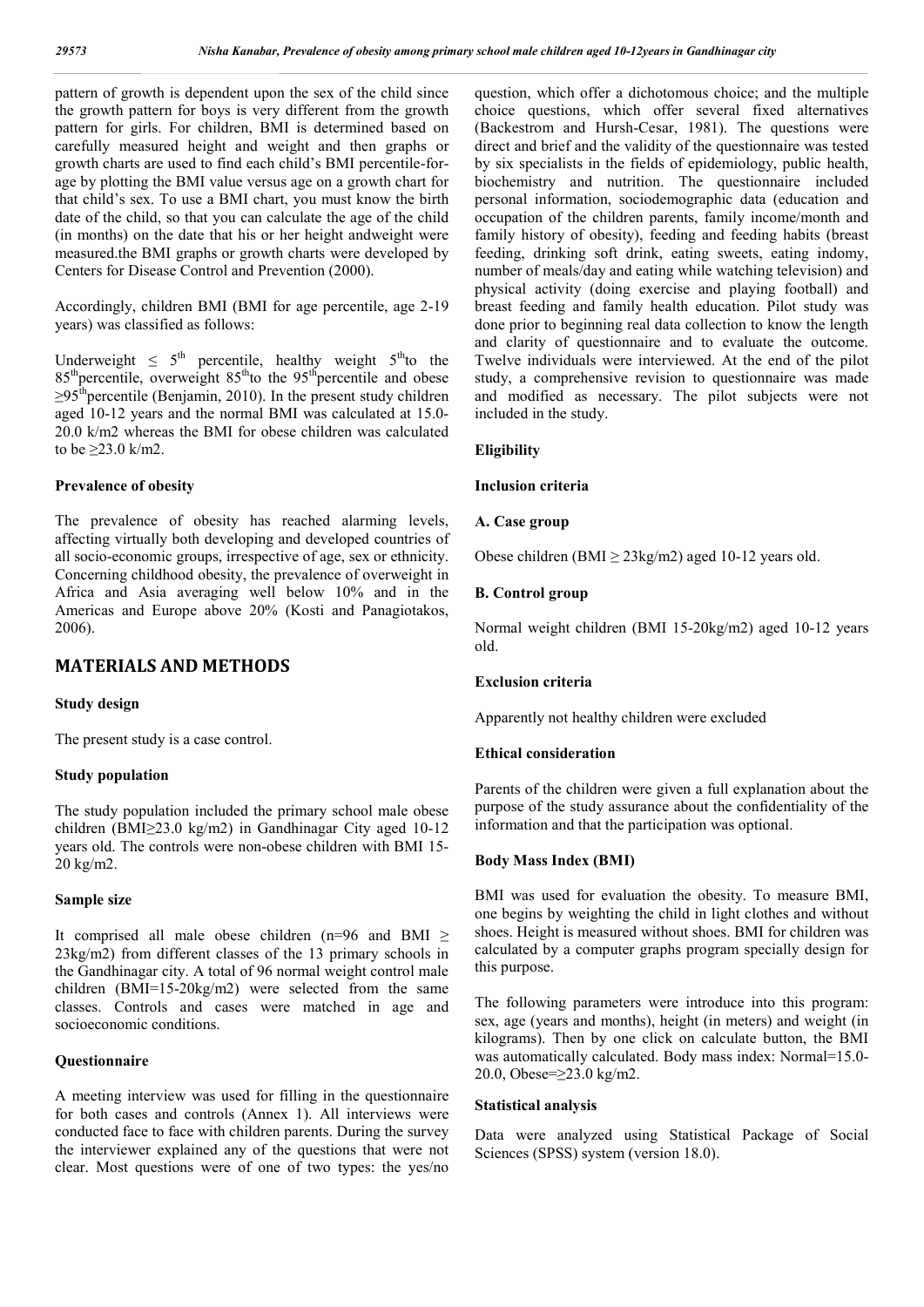|                            |                              | .                             |              |        |        |
|----------------------------|------------------------------|-------------------------------|--------------|--------|--------|
| Anthropometric measurement | Control (n=96) mean $\pm$ SD | Case ( $n=96$ ) mean $\pm$ SD | % difference |        | Pvalue |
| Weight $(kg)^*$            | $35.7\pm3.4$                 | $57.0 \pm 8.8$                | 59.7         | 22.595 | 0.000  |
| $(min-max)$                | $(29-44)$                    | $(43-80)$                     |              |        |        |
| Height $(m)$ **            | $1.43 \pm 0.06$              | $1.48 \pm 0.07$               | 3.5          | 5.668  | 0.000  |
| $(min-max)$                | $(1.28 - 1.57)$              | $(1.30 - 1.61)$               |              |        |        |
| $BMI***$                   | $17.4 \pm 1.0$               | $25.8 \pm 2.7$                | 48.3         | 29.539 | 0.000  |
| (min-max)                  | $(15.0 - 20.0)$              | $(23.0 - 34.6)$               |              |        |        |

## **Table 1. Anthropometric measurements of the study population**

\*Kg: kilogram, \*\* m: meter. \*\*\*BMI: Body mass index: Normal=15.0-20.0, Obese≥23.0 (CDC, 2000).

All values are expressed as mean  $\pm$ SD. p<0.05: significant.

#### **Table 2. Education and occupation of the children parents of both controls and cases**

|                         |                                  | Fathers                      | Mothers                          |                              |  |
|-------------------------|----------------------------------|------------------------------|----------------------------------|------------------------------|--|
| Sociodemographic aspect | Controls $(n=96)$<br>No. $(\% )$ | Cases $(n=96)$<br>No. $(\%)$ | Controls $(n=96)$<br>No. $(\% )$ | Cases $(n=96)$<br>No. $(\%)$ |  |
| Education               |                                  |                              |                                  |                              |  |
| Illiterate              | 2(2.1)                           | 1(1.0)                       | 1(1.0)                           | 0(0.0)                       |  |
| Primary school          | 16(16.7)                         | 12(12.5)                     | 5(5.2)                           | 8(8.3)                       |  |
| Preparatory school      | 18 (18.8)                        | 26(27.1)                     | 30(31.3)                         | 32(33.3)                     |  |
| Secondary school        | 32(33.3)                         | 29(30.2)                     | 44 (45.8)                        | 38 (39.6)                    |  |
| University              | 28(29.2)                         | 28(29.2)                     | 16(16.7)                         | 18(18.8)                     |  |
| Occupation              |                                  |                              |                                  |                              |  |
| Employed                | 68 (70.8)                        | 70 (72.9)                    | 13(13.5)                         | 12(12.5)                     |  |
| Unemployed              | 28 (29.2)                        | 26(27.1)                     | 83 (86.5)                        | 84 (87.5)                    |  |

## **Table 3. Family income /month and family history of obesity of the study Population**

|                               |     | Controls $(n=96)$ |     | Cases $(n=96)$ |        |         |
|-------------------------------|-----|-------------------|-----|----------------|--------|---------|
| Sociodemographic aspect       | No. | $\frac{0}{0}$     | No. | $\frac{0}{0}$  |        | P-value |
| Family income /month $(INR)*$ |     |                   |     |                |        |         |
| < 10,000                      | 50  | 52.1              | 42  | 43.8           | 1.489  | 0.475   |
| 10,000-20,000                 | 34  | 35.4              | 38  | 39.6           |        |         |
| >20.000                       | 12  | 12.5              | 16  | 16.7           |        |         |
| Family history of obesity     |     |                   |     |                |        |         |
| Yes                           | 33  | 34.4              | 57  | 59.4           | 12.047 | 0.000   |
| No                            | 63  | 65.6              | 39  | 40.6           |        |         |

\*INR:INDIAN NATIONAL RUPEE, P>0.;05: not significant, P<0.05: significant.

## **Table 4. Breast feeding and family health education about obesity**

|                                     |     | Controls $(n=96)$ |     | Cases $(n=96)$ |       | P-value |
|-------------------------------------|-----|-------------------|-----|----------------|-------|---------|
| Breast feeding and health education | No. | $\%$              | No. | $\frac{0}{0}$  |       |         |
| Breast feeding                      |     |                   |     |                |       |         |
| Exclusive breast feeding*           |     | 81.3              | 69  | 72.9           |       |         |
| Non-exclusive**                     | 79  | 13.5              | 20  | 19.8           | 3.009 | 0.222   |
| Artificial milk                     | 12  | 5.2               |     | 7.3            |       |         |
|                                     |     |                   |     |                |       |         |
| Family health education             |     |                   |     |                |       |         |
| Yes                                 | 11  | 11.5              | 15  | 15.6           | 0.712 | 0.399   |
| N <sub>0</sub>                      | 85  | 88.5              | 81  | 84.4           |       |         |

\*Exclusive breastfeeding: only breast milk, no other liquid or solid from any other source enters the child.s mouth (Labbok, 2000). \*\*Non-exclusive breastfeeding: children received drinks/foods with breast milk. P>0.05: not significant

#### **Table 5. Drinking and eating among the study population**

|                     |     | Controls $(n=96)$ |                | Cases $(n=96)$ |          |         |
|---------------------|-----|-------------------|----------------|----------------|----------|---------|
| Feeding items       | No. | $\%$              | No.            | $\frac{0}{0}$  | $\chi$ 2 | P-value |
| Drinking soft drink |     |                   |                |                |          |         |
| Yes                 | 78  | 81.3              | 80             | 83.3           | 0.143    | 0.705   |
| N <sub>o</sub>      | 18  | 18.8              | 16             | 16.7           |          |         |
| If yes              |     |                   |                |                |          |         |
| Daily               | 1   | 1.3               | $\tau$         | 8.8            | 3.378    | 0.185   |
| 2-3 times/week      | 19  | 24.4              | 21             | 26.3           |          |         |
| Once/week           | 58  | 74.3              | 52             | 65.0           |          |         |
| Eating sweets       |     |                   |                |                |          |         |
| Yes                 | 91  | 94.8              | 93             | 96.9           | 0.130    | 0.718   |
| N <sub>o</sub>      | 5   | 5.2               | $\overline{3}$ | 3.1            |          |         |
| If yes              |     |                   |                |                |          |         |
| Daily               | 31  | 34.1              | 42             | 45.2           | 3.440    | 0.179   |
| 2-3 times/week      | 41  | 45.1              | 30             | 32.3           |          |         |
| Once/week           | 19  | 20.9              | 21             | 22.6           |          |         |
| Eating indomy       |     |                   |                |                |          |         |
| Yes                 | 90  | 93.8              | 87             | 90.6           | 0.651    | 0.420   |
| N <sub>o</sub>      | 6   | 6.3               | 9              | 9.4            |          |         |
| If yes              |     |                   |                |                |          |         |
| Daily               | 3   | 3.3               | 6              | 6.9            | 4.553    | 0.103   |
| 2-3 times/week      | 19  | 21.1              | 30             | 34.9           |          |         |
| Once/week           | 68  | 75.6              | 51             | 58.6           |          |         |

P>0.05:not significant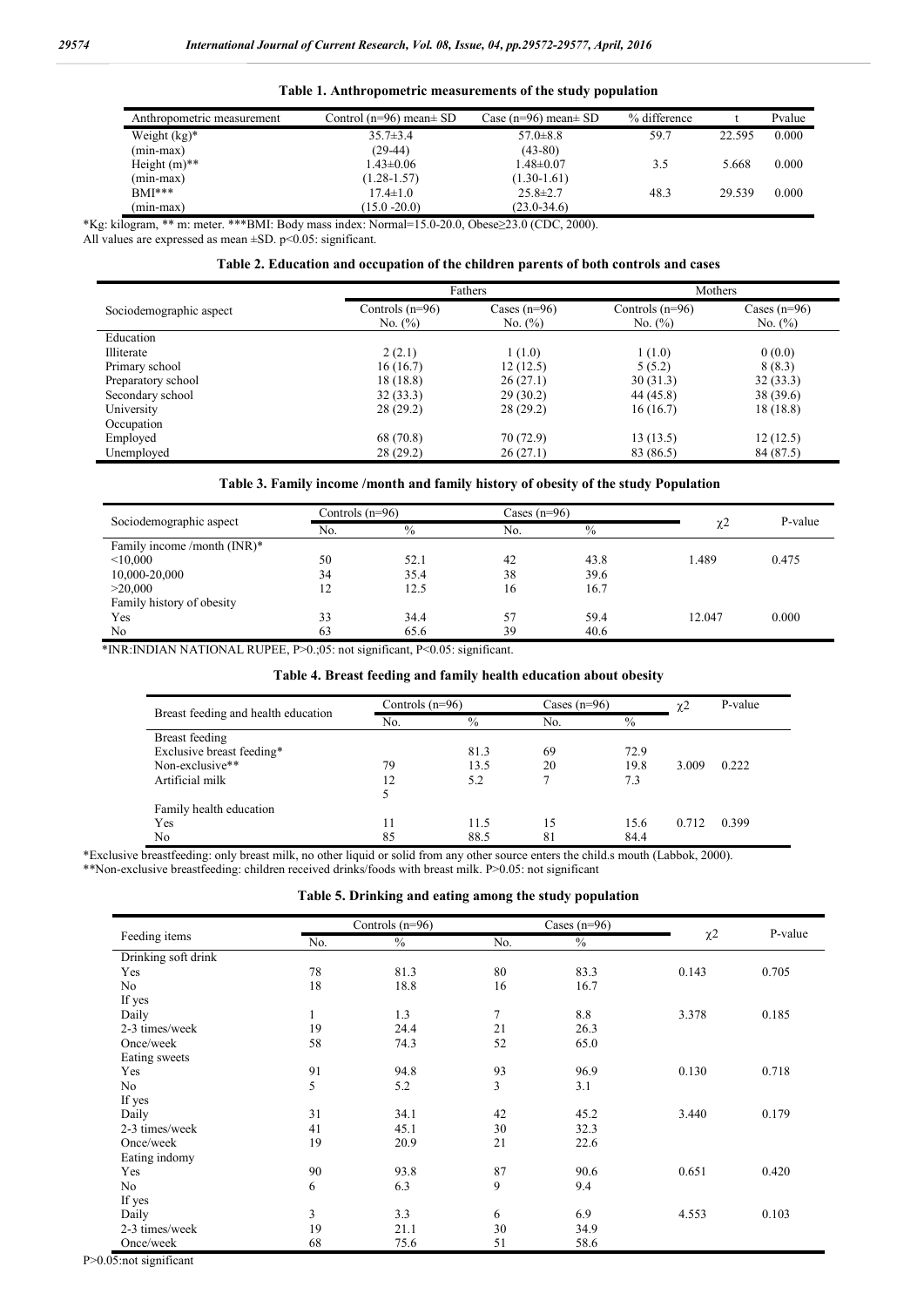#### **Table 6. Feeding habits of the study population**

|                       |     | Controls $(n=96)$ |     | Cases $(n=96)$ | $\chi$ 2 | P-value |
|-----------------------|-----|-------------------|-----|----------------|----------|---------|
| Feeding habits        | No. | $\%$              | No. | $\frac{0}{0}$  |          |         |
| meals/day             |     |                   |     |                |          |         |
| $2 - 3$               | 87  | 90.6              | 73  | 76.0           | 7.350    | 0.007   |
| >3                    | 9   | 9.4               | 23  | 24.0           |          |         |
| Eating school meal    |     |                   |     |                |          |         |
| Yes                   | 68  | 70.8              | 64  | 66.7           | 0.388    | 0.533   |
| No                    | 28  | 29.2              | 32  | 33.3           |          |         |
| Eating while watching |     |                   |     |                |          |         |
| television            |     |                   |     |                |          |         |
| Yes                   | 52  | 54.2              | 65  | 67.7           | 3.698    | 0.054   |
| No                    | 44  | 45.8              | 31  | 32.3           |          |         |

P>0.05:not significant, P<0.05: significant

**Table 7. Physical activity among the study population**

|                   |     | Controls $(n=96)$ |     | Cases $(n=96)$ |        | P-value |
|-------------------|-----|-------------------|-----|----------------|--------|---------|
| Physical activity | No. | $\frac{0}{0}$     | No. | $\frac{0}{0}$  |        |         |
| Doing exercise    |     |                   |     |                |        |         |
| Yes               | 73  | 76.0              | 33  | 34.4           | 33.699 | 0.000   |
| No                | 23  | 24.0              | 63  | 65.6           |        |         |
| Playing football  |     |                   |     |                |        |         |
| Yes               | 68  | 70.8              | 44  | 45.8           | 12.343 | 0.000   |
| No                | 28  | 29.2              | 52  | 54.2           |        |         |

P<0.05: significant.

## **Table 8. Socioeconomic parameters of obese children in relation to their body mass index**

|                                |     | Cases $(n=96)$ |   |       |         |  |
|--------------------------------|-----|----------------|---|-------|---------|--|
| Socioeconomic parameters       | No. | BMI (mean+-SD) |   | Test  | P-value |  |
| Education level of the parents |     |                |   |       |         |  |
| Primary school                 | 08  | $26.5 \pm 3.3$ | F | 0.191 | 0.902   |  |
| Preparatory school             | 32  | $25.8 \pm 2.6$ |   |       |         |  |
| Secondary school               | 38  | $25.7 \pm 2.8$ |   |       |         |  |
| University                     | 18  | $25.8 \pm 2.6$ |   |       |         |  |
| Occupation of the parents      |     |                |   |       |         |  |
| Employed                       | 12  | $25.2 \pm 2.9$ |   | 0.824 | 0.412   |  |
| Unemployed                     | 84  | $25.9 \pm 2.7$ |   |       |         |  |
| Family salary/month $(INR)^*$  |     |                |   |       |         |  |
| < 10,000                       | 42  | $26.2 \pm 2.6$ | F | 0.753 | 0.474   |  |
| 10,000-20,000                  | 38  | $25.7 \pm 3.0$ |   |       |         |  |
| >20,000                        | 16  | $25.3 \pm 2.2$ |   |       |         |  |
| Family history of obesity      |     |                |   |       |         |  |
| Yes                            | 57  | $25.9 \pm 2.5$ |   | 0.358 | 0.721   |  |
| No                             | 39  | $25.7 \pm 3.1$ |   |       |         |  |

P>0.05:not significant

#### **Table 9. Breast feeding and health education of obese children in relation to their BMI**

|                                     | Cases $(n=96)$        |                |   | Test  | P-value |
|-------------------------------------|-----------------------|----------------|---|-------|---------|
| Breast feeding and health education | No.<br>BMI (mean+-SD) |                |   |       |         |
| Breast feeding                      |                       |                |   |       |         |
| Exclusive breast feeding            | 69                    | $25.3 \pm 2.2$ | F | 0.377 | 0.687   |
| Non-exclusive                       | 20                    | $25.5 \pm 2.9$ |   |       |         |
| Artificial milk                     |                       | $26.0 \pm 2.7$ |   |       |         |
| Family health education             |                       |                |   |       |         |
| Yes                                 | 15                    | $25.7 \pm 2.5$ |   | 1.249 | 0.215   |
| N <sub>0</sub>                      | 81                    | $26.6 \pm 3.5$ |   |       |         |

P>0.05:not significant

## **Table 10. Drinking and eating of obese children in relation to their body mass index**

|                         | Cases $(n=96)$ |                |       | P value |  |
|-------------------------|----------------|----------------|-------|---------|--|
| Feeding habit           | No.            | BMI (mean+-SD) |       |         |  |
| Drinking soft drink     |                |                |       |         |  |
| Yes                     | 80             | $26.0 \pm 2.7$ | 1.372 | 0.173   |  |
| N <sub>0</sub>          | 16             | $25.0 \pm 2.6$ |       |         |  |
| Eating sweets           |                |                |       |         |  |
| Yes                     | 93             | $27.7 \pm 2.6$ | 1.242 | 0.218   |  |
| N <sub>0</sub>          | 3              | $25.8 \pm 2.7$ |       |         |  |
| Eating chips and indomy |                |                |       |         |  |
| Yes                     |                |                |       |         |  |
| N <sub>0</sub>          | 87             | $25.8 \pm 2.7$ | 0.317 | 0.317   |  |
|                         | 9              | $25.6 \pm 2.4$ |       |         |  |

P>0.05: not significant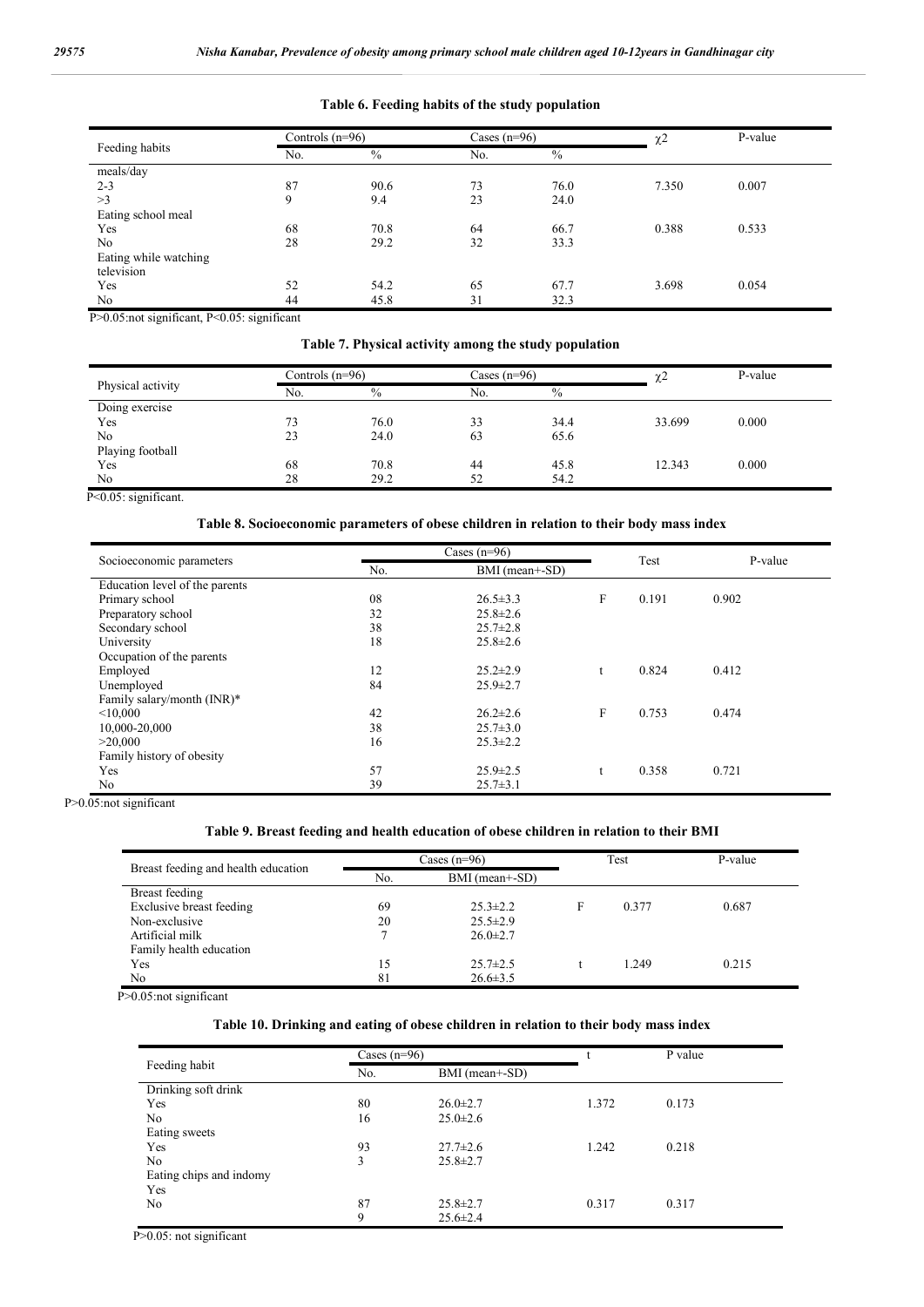| Feeding habit                    |     | Cases $(n=96)$ |       | P value |
|----------------------------------|-----|----------------|-------|---------|
|                                  | No. | BMI (mean+-SD) | t     |         |
| meals/day                        |     |                |       |         |
| $2 - 3$                          | 73  | $25.7 \pm 2.8$ | 0.615 | 0.540   |
| >3                               | 23  | $26.1 \pm 2.6$ |       |         |
| Eating school meal               |     |                |       |         |
| Yes                              | 64  | $25.7 \pm 2.4$ | 0.726 | 0.470   |
| N <sub>0</sub>                   | 32  | $26.1 \pm 3.2$ |       |         |
| Eating while watching television |     |                |       |         |
| Yes                              | 65  | $26.4 \pm 2.8$ |       |         |
| N <sub>0</sub>                   | 31  | $24.7 \pm 2.2$ | 2.962 | 0.004   |
|                                  |     |                |       |         |

**Table 11. Feeding habits of obese children in relation to their body mass Index**

P>0.05: not significant, P<0.05: significant

**Table 12. Physical activity of obese children (cases) in relation to their body mass index**

| Physical activity | Cases $(n=96)$ |                |       | P value |  |
|-------------------|----------------|----------------|-------|---------|--|
|                   | No.            | BMI (mean+-SD) |       |         |  |
| Doing exercise    |                |                |       |         |  |
| Yes               | 33             | $25.6 \pm 2.8$ | 0.027 | 0.979   |  |
| No                | 63             | $25.8 \pm 2.7$ |       |         |  |
| Playing football  |                |                |       |         |  |
| Yes               | 44             | $25.5 \pm 2.6$ | 1.100 | 0.274   |  |
| No                | 52             | $26.1 \pm 2.8$ |       |         |  |

P>0.05: significant

#### **The following statistical tests were applied:**

- Frequency distributions
- Independent-samples *t*-test
- Chie-square test
- ANOVA test
- Correlation test

The percentage difference was calculated according to the formula:

Percentage difference= mean of cases. Mean of controls / mean of controls x 100. Probability values (p) were obtained from the students table of  $\mu$ , and significance was  $at\ p \leq 0.05$ . Range as minimum and maximum values was used. Microsoft Excel program version 11.0 was used for correlation graphs plotting. Out of 3409 primary school male children, 148 was found to be obese. Therefore, the prevalence of obesity among primary school male children aged 10-12 in Gandhinagar city was 4.3%. A total number of 96 obese children parents were respond to questionnaire interview. Therefore the response rate was 64.9%. A total of 96 non obsess children were served as controls. The age of the study population ranged from 10-12 years with mean of  $11.1\pm0.7$  for controls and  $11.2 \pm0.6$  for cases ( $t=0.855$ ,  $P=0.394$ ).

# **DISCUSSION**

Obesity is a major public health problem resulting in serious social, physical and psychological damages. The prevalence of obesity and overweight among adult and children is increasing in developed and developing countries. Despite that, there are under-diagnosis and underreporting of the disease. Data on obesity were limited to annual reports emerged from the Palestinian Ministry of Health. Recently, few studies have been carried out on adult obesity in the Gaza Strip (Zabut *et al*., 2007; Zabut *et al*., 2009 and Al-Jedi, 2010).

The present study is a case control investigation included 96 obese children (BMI  $\geq$ 23.0 kg/m2) and 96 control (non obese individuals, BMI=15.0- 20.0 kg/m2) matched with age. Body mass index of children differs from adult, the assessment of weight status is much more complex. This is because children are growing and the growth patterns (and hence the BMI) of children differs by age (Parliamentary Office of Science and Technology, 2003 and Barbara and Clyde Park, 2009). The pattern of growth is dependent upon the sex of the child since the growth pattern for boys is very different from the growth pattern for girls. Therefore, BMI for male children in present study was calculated by a computer graphs program specially design to this purpose. A very low level of illiteracy was found among parents of both cases and controls, reflecting a well educated community. Feeding and feeding habits of the study population revealed higher number of cases who drunk soft drink and ate sweets than their counterparts with no significant differences . On the other hand the number of cases who had more than 3 meals/day was significantly higher than controls. Eating while watching television showed a borderline significant difference with higher number of cases. Obese children and adolescents consumed significantly more servings of grain products, food away from home, sugar-sweetened drinks and potato chips which contributed to a higher calorie, fat and sugar intake compared to non-obese children and adolescents. Eating while watching television was significantly associated with BMI in obese children. Three potential mechanisms have been suggested to link television viewing and obesity. The first mechanism is reduced energy expenditure from television viewing displacing physical activity (Epstein *et al*., 1997). The second mechanism is increasing dietary energy intake from eating during viewing or from the effect of food advertising. A third potential mechanism is that television viewing decreases resting metabolic rate (Buchowski and Sun, 1996). However, the relation between BMI and other items of feeding and feeding habits was not significant. Concerning physical activity in